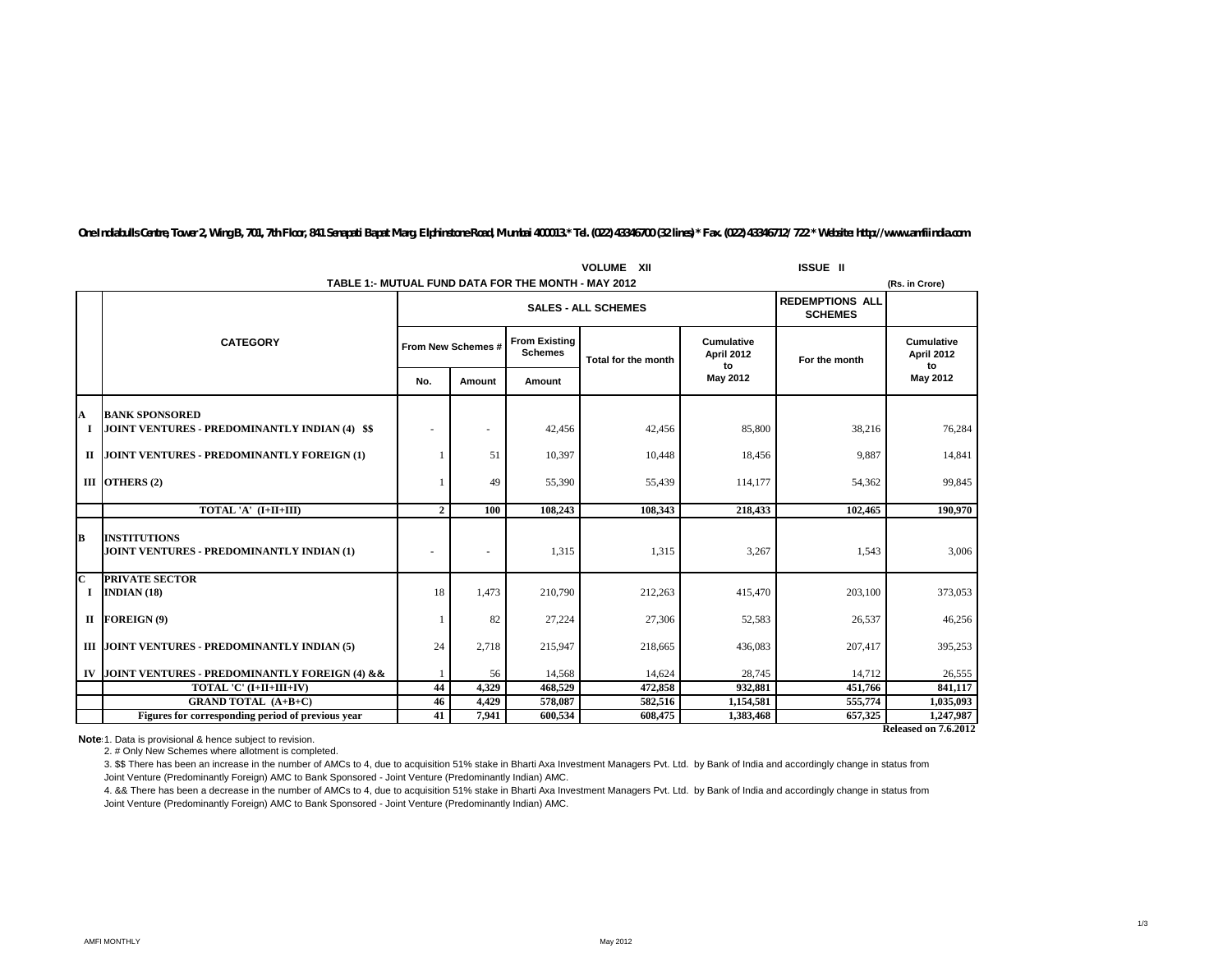#### **TABLE 2:- SALES DURING THE MONTH OF MAY 2012 - TYPE AND CATEGORY WISE 2.1 \*NEW SCHEMES LAUNCHED (ALLOTMENT COMPLETED)**

|                                | Open End      |        | <b>Close End</b>     |        | <b>Interval Fund</b> |        | <b>TOTAL</b>         |        |
|--------------------------------|---------------|--------|----------------------|--------|----------------------|--------|----------------------|--------|
|                                | No.of Schemes | Amount | <b>No.of Schemes</b> | Amount | <b>No.of Schemes</b> | Amount | <b>No.of Schemes</b> | Amount |
| <b>INCOME</b>                  |               |        | 45                   | 4,411  |                      |        | 45                   | 4,411  |
| <b>EQUITY</b>                  |               | 18     |                      |        |                      |        |                      | 18 I   |
| <b>BALANCED</b>                |               |        |                      |        |                      |        |                      |        |
| <b>LIQUID/MONEY MARKET</b>     |               |        |                      |        |                      |        |                      |        |
| <b>IGILT</b>                   |               |        |                      |        |                      |        |                      |        |
| <b>ELSS - EQUITY</b>           |               |        |                      |        |                      |        |                      |        |
| <b>GOLD ETF</b>                |               |        |                      |        |                      |        |                      |        |
| <b>OTHER ETFS</b>              |               |        |                      |        |                      |        |                      |        |
| <b>FUND OF FUNDS INVESTING</b> |               |        |                      |        |                      |        |                      |        |
| <b>OVERSEAS</b>                |               |        |                      |        |                      |        |                      |        |
| <b>TOTAL</b>                   |               | 18     | 45                   | 4,411  |                      |        | 46                   | 4,429  |

#### **\*NEW SCHEMES LAUNCHED :**

| <b>IOPEN END EQUITY:</b>   | Taurus Banking and Financial Services Fund                                                                                                                                                                                                                                                                                                                                                                                                                                                                                                                                                                                                                                                                                                                                                                                                                                                                                                                                                                                                                                                                                                                                                                                                                   |
|----------------------------|--------------------------------------------------------------------------------------------------------------------------------------------------------------------------------------------------------------------------------------------------------------------------------------------------------------------------------------------------------------------------------------------------------------------------------------------------------------------------------------------------------------------------------------------------------------------------------------------------------------------------------------------------------------------------------------------------------------------------------------------------------------------------------------------------------------------------------------------------------------------------------------------------------------------------------------------------------------------------------------------------------------------------------------------------------------------------------------------------------------------------------------------------------------------------------------------------------------------------------------------------------------|
| <b>ICLOSE END INCOME :</b> | Baroda Pioneer 367 Day FMP Series 4; Birla Sunlife FTP Series FE, Series FI, Series FJ, Series FK, Short Term FMP Series 32; BNP Paribas FTF Series 23E; DSP<br>BlackRock Dual Advantage Fund Series 3 - 36M, DSP BlackRock FMP Series 48 - 12M, Series 49 - 3M and Series 50 - 3M; DWS Hybrid FTF Series 6; HDFC FMP<br>900 May 2012 (1) Series 22, 92D April 2012 (2) Series XXI and May 2012 (1) Series 22, 370D April 2012 (2) Series XXI, May 2012 (1) Series XXI, May 2012 (2) Series<br>22 and May 2012 (3) Series 22, 24M April 2012 (1) Series XX; ICICI Prudential Capital Protection Oriented Fund II Series IX 36 Months Plan, ICICI Prudential FMP<br>Series 64 - 367 Days Plan B, Plan C and Plan D; IDBI FMP Series II 366 Days (May 2012) - I; IDFC FMP EMS 11, 366 DS - 72 and DS - 73; JP Morgan India Hybrid<br>Fund Series 1; Kotak FMP Series 87; L & T FMP VI (April 90D A), (May 91D A) and (May 369D A); Reliance Dual Advantage Fixed Tenure Fund - II - Plan C and Plan<br>IG, Reliance Fixed Horizon Fund - XXI - Series 26, XXII - Series 4, Series 5, Series 6 and Series 7; Religare FMP Series XIV - Plan E (370 Days); Sundaram FTP - CT;<br>Tata FMP Series 40 Scheme C: Taurus FMP 374 Davs Series S and 91 Davs Series T. |

## **2.2 EXISTING SCHEMES**

|                                | Open End             |         | <b>Close End</b>     |        |                      | <b>Interval Fund</b>     |                      | <b>TOTAL</b> |
|--------------------------------|----------------------|---------|----------------------|--------|----------------------|--------------------------|----------------------|--------------|
|                                | <b>No.of Schemes</b> | Amount  | <b>No.of Schemes</b> | Amount | <b>No.of Schemes</b> | Amount                   | <b>No.of Schemes</b> | Amount       |
| <b>INCOME</b>                  | 230                  | 35,986  | 450                  | ,839   | 34                   | .192                     | 714 I                | 39,017       |
| <b>IEQUITY</b>                 | 298                  | 3,189   |                      |        |                      | $\overline{\phantom{a}}$ | 301                  | 3,189        |
| <b>BALANCED</b>                | 29                   | 367     |                      |        |                      |                          | <b>30</b>            | 367          |
| <b>LIQUID/MONEY MARKET</b>     | 55                   | 534,898 |                      |        | ۰                    |                          | 55                   | 534,898      |
| <b>IGILT</b>                   | 42                   | 163     |                      |        |                      |                          | 42                   | 163          |
| <b>IELSS - EQUITY</b>          | 36                   | 136     | 13                   |        | ۰                    |                          | 49                   | 136          |
| <b>IGOLD ETF</b>               | 14                   | 80      |                      | -      | ۰                    |                          | 14                   | 80           |
| <b>IOTHER ETFS</b>             | 20                   | 134     |                      |        | ۰                    |                          | <b>20</b>            | 134          |
| <b>FUND OF FUNDS INVESTING</b> | 20                   | 103     |                      | -      |                      |                          | <b>20</b>            | 103          |
| <b>OVERSEAS</b>                |                      |         |                      |        |                      |                          |                      |              |
| <b>TOTAL</b>                   | 744                  | 575,056 | 467                  | 839،،  | 34                   | 1,192                    | 1245                 | 578,087      |

Notes:The change in number of existing schemes is because of the maturity and reclassification of some of the existing schemes.

^ Amount mobilised by new plans launched under existing scheme.

|                                | Open End             |         |                      | <b>Close End</b> | <b>Interval Fund</b> |        | <b>TOTAL</b>         |         |
|--------------------------------|----------------------|---------|----------------------|------------------|----------------------|--------|----------------------|---------|
|                                | <b>No.of Schemes</b> | Amount  | <b>No.of Schemes</b> | Amount           | <b>No.of Schemes</b> | Amount | <b>No.of Schemes</b> | Amount  |
| <b>INCOME</b>                  | 230                  | 35,986  | 495                  | 6,250            | 34                   | 1,192  | 759                  | 43,428  |
| <b>IEQUITY</b>                 | 299                  | 3,207   |                      | ۰                |                      |        | 302                  | 3,207   |
| <b>BALANCED</b>                | 29                   | 367     |                      |                  |                      |        | 30                   | 367     |
| <b>LIQUID/MONEY MARKET</b>     | 55                   | 534,898 |                      |                  |                      |        | 55                   | 534,898 |
| <b>IGILT</b>                   | 42                   | 163     |                      |                  |                      |        | 42                   | 163     |
| <b>IELSS - EQUITY</b>          | 36                   | 136     | 13                   |                  |                      |        | 49                   | 136     |
| <b>GOLD ETF</b>                | 14                   | 80      |                      |                  |                      |        | 14                   | 80      |
| <b>OTHER ETFS</b>              | 20                   | 134     |                      |                  |                      |        | 20                   | 134     |
| <b>FUND OF FUNDS INVESTING</b> | 20                   | 103     |                      |                  |                      |        | 20                   | 103     |
| <b>OVERSEAS</b>                |                      |         |                      |                  |                      |        |                      |         |
| <b>ITOTAL</b>                  | 745                  | 575,074 | 512                  | 6,250            | 34                   | 1,192  | 1,291                | 582.516 |

### **2.3 TOTAL OF ALL SCHEMES**